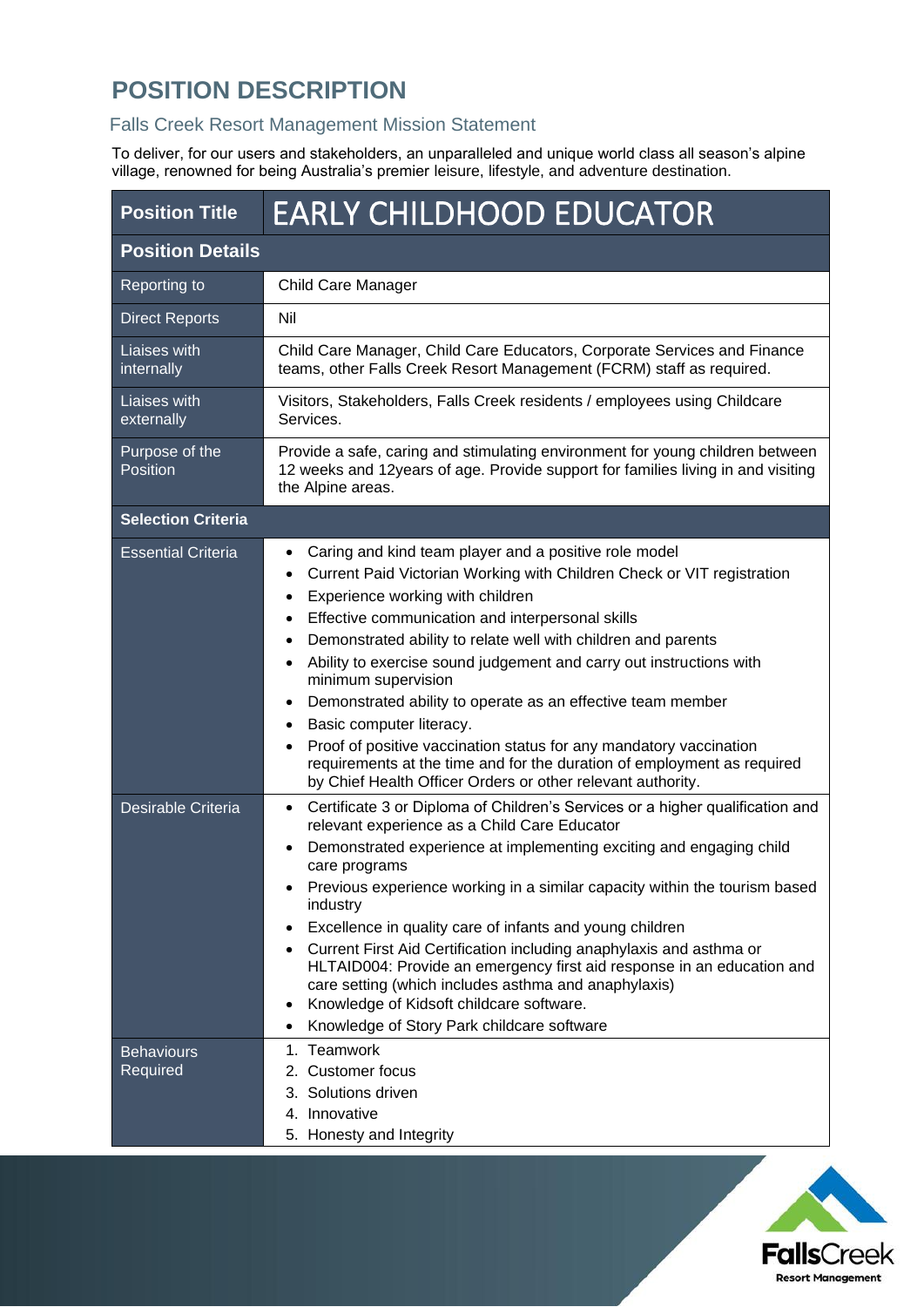| <b>Key Performance</b><br><b>Indicators</b> | <b>Communication</b>                   | Maintain excellence in customer service and a<br>$\bullet$<br>respectful attitude to diversity to both internal<br>and external customers.<br>Ensure all communications with staff, parents,<br>$\bullet$<br>stakeholders, children and visitors are in line with<br>the organisation's strategic goals and timelines.<br>Respect confidentiality.<br>$\bullet$                                                                                                                                                                                                                                                                                                                                                                                                                                                                                                                        |
|---------------------------------------------|----------------------------------------|----------------------------------------------------------------------------------------------------------------------------------------------------------------------------------------------------------------------------------------------------------------------------------------------------------------------------------------------------------------------------------------------------------------------------------------------------------------------------------------------------------------------------------------------------------------------------------------------------------------------------------------------------------------------------------------------------------------------------------------------------------------------------------------------------------------------------------------------------------------------------------------|
|                                             | <b>Administration</b>                  | Ensure childcare records and file information are<br>current and accurate and kept according to<br>relevant legislation and guidelines.<br>Maintain currency of qualifications and                                                                                                                                                                                                                                                                                                                                                                                                                                                                                                                                                                                                                                                                                                     |
|                                             | <b>Service Delivery</b>                | certificated as required for the role.<br>Delivery of interesting and varied, age<br>$\bullet$<br>appropriate activities for children under the care<br>of FCRM Childcare Services in line with EYLF,<br>VEYLDF, NQS, FCRM Policies and Procedures,<br>best practice and legislative guidelines.<br>Participation and contribution to planning and<br>$\bullet$<br>innovation in service delivery in collaboration<br>with Child Care Teacher, Senior Educator and<br>Manager when required.                                                                                                                                                                                                                                                                                                                                                                                           |
|                                             | <b>Occupational Health</b><br>& Safety | Ensure all reasonable steps are taken to protect<br>personal safety at work and contribute to and<br>maintain a positive safe workplace by:<br>Awareness and understanding of the FCRM<br>Child Care Emergency Management Plan and<br>emergency policies and procedures, including<br>participation in drills;<br>Maintaining necessary competencies;<br>$\bullet$<br>Personally following established work<br>$\bullet$<br>procedures (as per training);<br>Ensuring immediate work area and equipment is<br>maintained and used safely (as per training);<br>Reporting any safety concerns and/or incidents<br>$\bullet$<br>immediately to management;<br>Contributing to FCRM safety activities and<br>$\bullet$<br>assisting FCRM to continually improve overall<br>safety performance and standards; and<br>Complying with any and all relevant PPE<br>$\bullet$<br>requirements. |
| Organisational<br><b>Values</b>             | <b>Integrity</b>                       | Consistent, trustworthy and transparent in the<br>way we do business.                                                                                                                                                                                                                                                                                                                                                                                                                                                                                                                                                                                                                                                                                                                                                                                                                  |
|                                             | <b>Safety First</b>                    | Our concern for safety, health and the<br>environment are paramount.                                                                                                                                                                                                                                                                                                                                                                                                                                                                                                                                                                                                                                                                                                                                                                                                                   |
|                                             | <b>Environmentally</b><br>Aware        | Strive to protect and enhance Falls Creek's<br>natural environment, our greatest asset.                                                                                                                                                                                                                                                                                                                                                                                                                                                                                                                                                                                                                                                                                                                                                                                                |
|                                             | <b>Teamwork</b>                        | Individual success comes from contribution to<br>team efforts and commitment to team goals.                                                                                                                                                                                                                                                                                                                                                                                                                                                                                                                                                                                                                                                                                                                                                                                            |

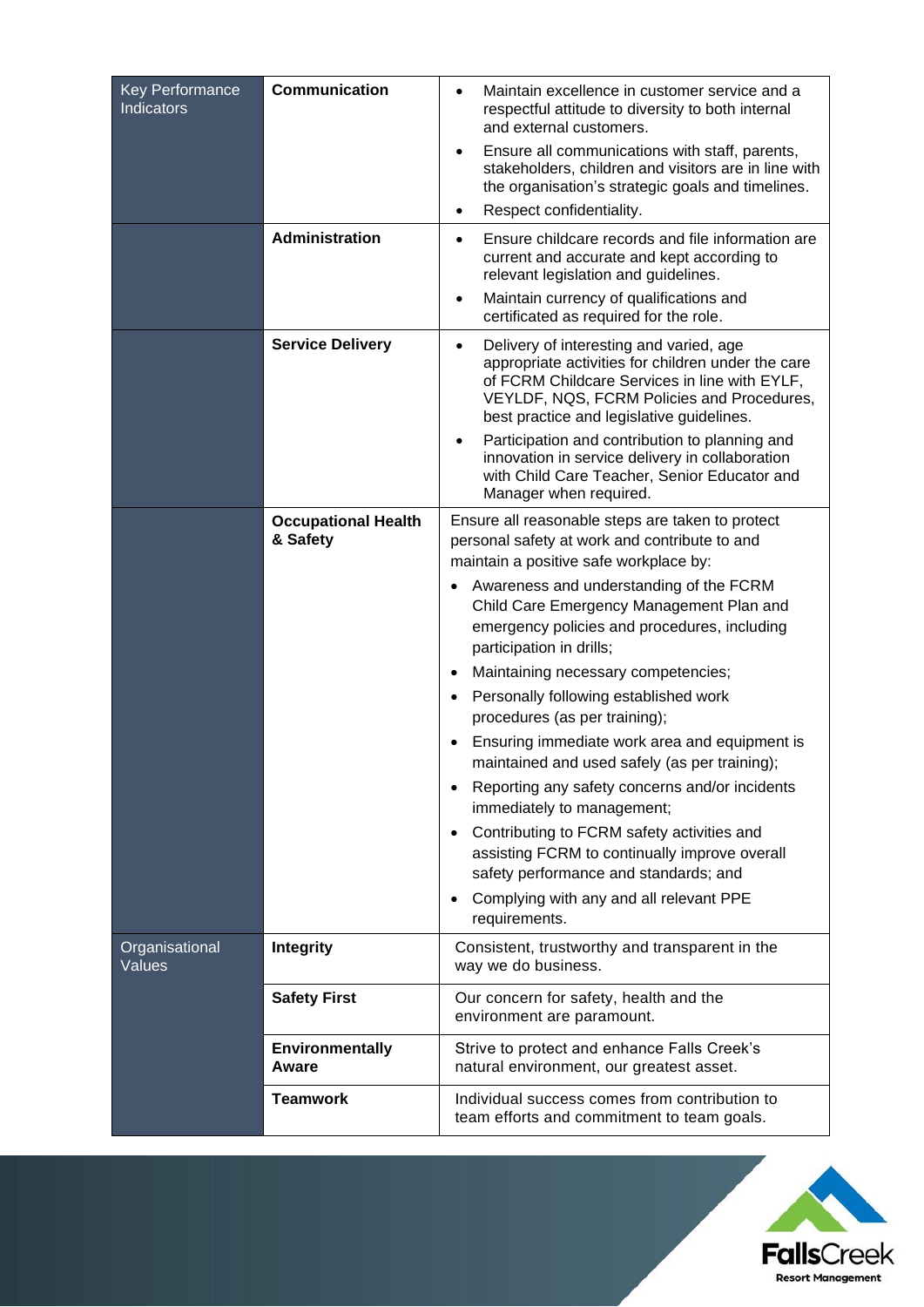## **Tasks and Responsibilities**

#### IN RELATION TO FCRM WORKPLACE

- Adhere to Victorian Public Sector (VPS) values and integrity framework (incorporating the VPS code of conduct).
- Adhere to human resources policies including bullying and harassment, discrimination and victimisation policies.
- Adhere to workplace health and safety policies and proactively contribute in maintaining a safe and clean work environment.
- Display a positive attitude and be an active member of the team.
- Operate under and observe all FCRM Policies and Procedures, including participation in the development of policies and procedures as appropriate.
- Participate in performance reviews and assist in the development of personal training, education and development programs, including KPIs and goals.
- Attend and participate in all staff meetings and educational sessions as requested.
- Treat others with respect.
- Follow direction provided by CEO and Management where authorised.
- High client focus.

### **DUTIES**

#### IN RELATION TO THE CHILDCARE SERVICE

- Develop a working relationship with colleagues to ensure the effective operation of the Service.
- Attend staff meetings when required.
- Assist to maintain the room's routine and procedures in respect of daily checklists, programming and record keeping.
- Ensure that you are on time for your shifts, that breaks are taken at the correct time for the correct length to aid in consistency throughout the day.
- Encourage and maintain effective communication between yourself, colleagues and families.
- Assist in the completion of the daily, weekly and monthly duties (cleaning, maintenance etc.) to ensure a safe, clean and hygienic environment that is welcoming to all.
- Immediately report all maintenance, OH&S, and safety concerns to the Nominated Supervisor for follow-up.
- Follow housekeeping practices, which ensure that equipment is maintained at an optimal level.
- Assist in providing an environment that is safe, fun, interesting and appealing.
- Always maintain confidentiality and adhere to the Service's policies and the Code of Ethics (Early Childhood Australia Inc.).
- Gain an understanding of the Service's Quality Improvement and self-assessment procedures and participate when requested.
- Participate in training and professional development as required.

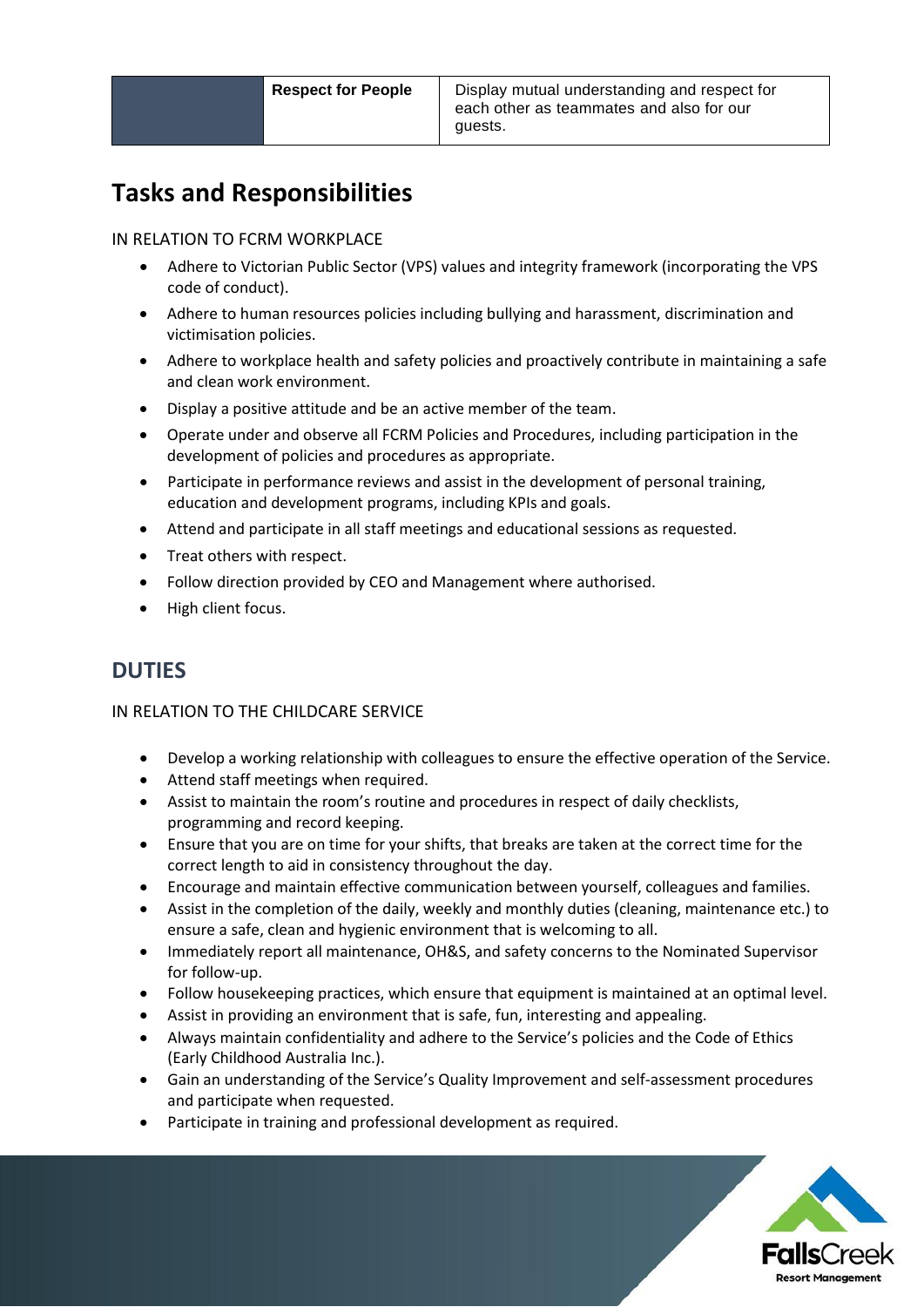#### IN RELATION TO THE PROGRAM

- Be flexible and able to take on additional responsibilities in the case of unplanned staff absences in your team. The Nominated Supervisor will guide you in these instances.
- Seek assistance from your Senior Educator or Educational Leader in regard to programming, observing and documenting.
- Assist with the planning, implementation and evaluation of the program.
- Assist with sourcing the developmental records of the children in your care.
- Assist in the set up and maintenance of the indoor and outdoor environment (organising any project material, interest areas and general preparation for the room).
- Assist in ensuring that your room is aesthetically supporting family involvement and representing each child and their needs and interests.

#### IN RELATION TO COLLEAGUES

- Follow the directions of the Senior Educator, ECT and Educational Leader.
- Assist all staff in meeting the needs, supervision, health and safety of all children.
- With the guidance of the Nominated Supervisor and colleagues, promote the highest standard of care for the children in accordance with the National Quality Standard.
- Work as a team, throughout the Service.
- Assist in ensuring that your room is aesthetically supporting family involvement and representing each child and their needs and interests.
- Be considerate of fellow workers when having breaks by ensuring they are of the appropriate length.
- Participate in the service's annual staff appraisals and staff reflection activities.
- Participate in the Service's annual professional development activities.
- Acknowledge and support the worth of the personal, professional, cultural and linguistic diversities that all staff members bring to the Service. Aim to tap into this wealth of knowledge and incorporate ideas into your own experiences.
- Be familiar with the Grievance Policy and aim to discuss any concerns or incidents to the Nominated Supervisor for further support.

#### IN RELATION TO FAMILIES

- Refer families to communicate feelings about their child's time spent at the service to the Senior Educator.
- Look for opportunities within the Service where a family may become involved e.g. Multicultural events, craft activities, fund-raising and parent committees.
- Respect the confidentiality of all information about a child; any concerns should firstly be discussed with the Nominated Supervisor.
- Be familiar with all families; greet all families on a personal basis. This will ensure mutual trust and open communication.
- Assist colleagues in completing the documentation ensuring that this valuable communication tool is being fully utilised.
- Be aware of each child and their needs. In relation to a child's medication requirements, ensure that you have reported to the Nominated Supervisor and colleagues for verification and ensure that it can only be administered by a staff member with a current senior first-aid certificate and must be witnessed by another staff member. All relevant record keeping must be maintained.